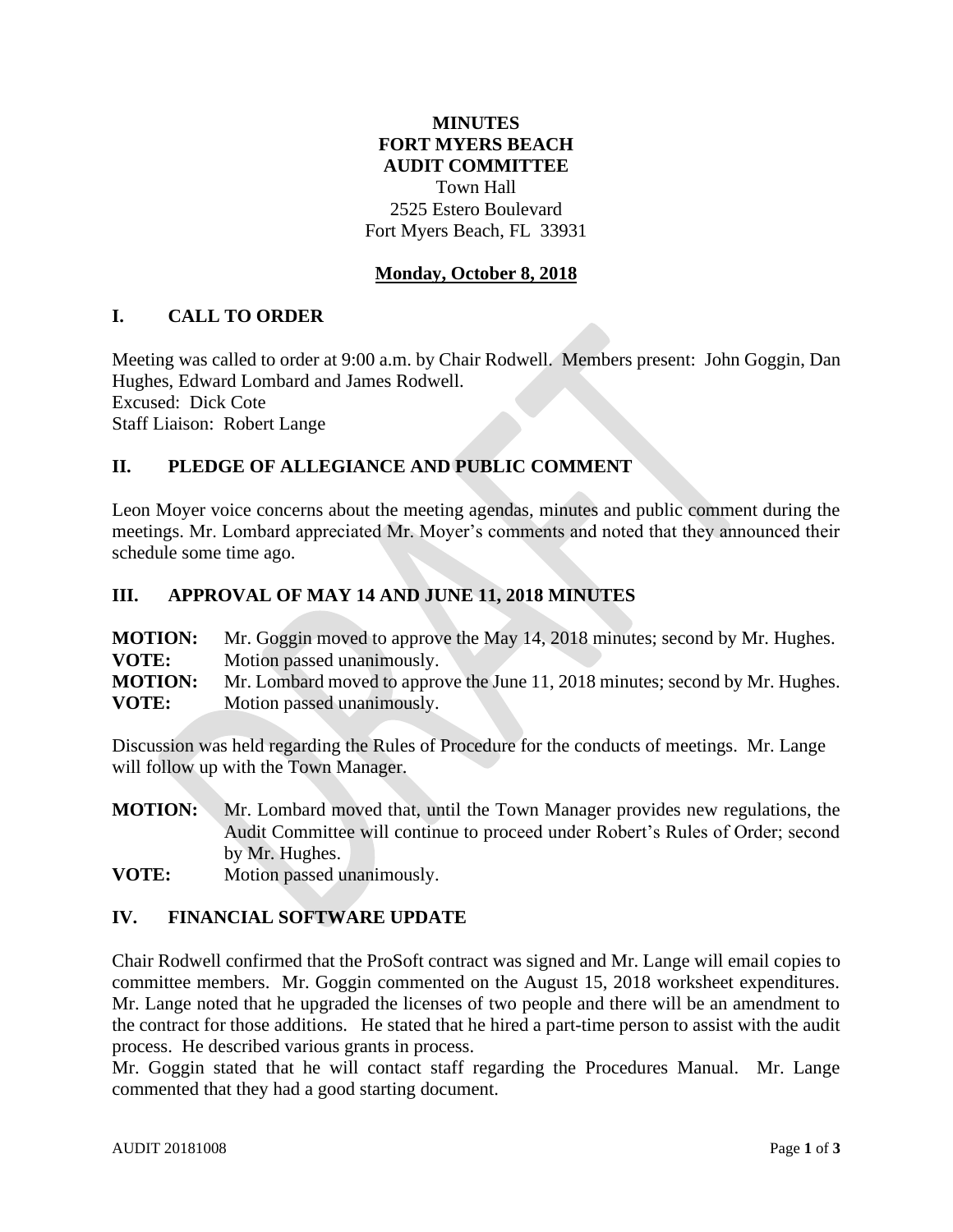Mr. Lange reported that the new financial system met all of their expectations. He described various functions within the system and how the modules interacted with each other.

Mr. Goggin questioned whether the new system was able to forecast multi-year budgets and how capital improvement reserves were determined and monitored. Mr. Lange replied that the system had the tools to forecast multi-year budgets. He stated that all Departments submitted a list of assets with projected replacement dates. He indicated that \$700,000.00 was budgeted and the Departments spent \$300,000.00. The remaining \$400,000.00 rolled over.

Mr. Lange will email a draft of the September 30, 2018 financial report.

Mr. Lombard discussed appropriation of funds. Mr. Lange commented that capital budgets were considered multi-year while operating budgets closed out at the end of the year. Mr. Lombard discussed the projection process. Mr. Lange described tools and actions that helped with the process, including bringing the permit process in-house. Mr. Goggin remarked that local trends should be recognized when developing projections. Chair Rodwell and Mr. Lange agreed.

## **V. CLIFTON LARSON AUDIT ENGAGEMENT LETTER FYE 9/30/18 DISCUSSION AND RECOMMENDATION**

Mr. Hughes mentioned the fine print. Mr. Lange described outstanding claims with the State and Federal Government.

- **MOTION:** Mr. Lombard moved that the Audit Committee inform Council that they reviewed the Clifton Larson Audit Engagement Letter and it complied with the standard conditions and tasks required and they recommended approval; second by Mr. Goggin.
- **VOTE:** Motion passed unanimously.

Town Manager Hernstadt addressed the Audit Committee's governing Ordinance.

Mr. Goggin requested the accounting for stormwater. Mr. Lange will provide a spreadsheet. Town Manager Hernstadt remarked that they were largely following the Jim Steele plan and they continued to pursue and secure grants. He noted that the gas tax funded the cost to resurface and reconstruct some roads. Mr. Goggin indicated that the stormwater analysis came up in relation to hiring the Angie Brewer company. The idea was to layer what Angie Brewer would do compared to actual expenditures. Town Manager Hernstadt explained that the company was hired to assist the Town with the loan process.

Mr. Hughes requested an overview of rate increases on the water side of the Steele plan. Chair Rodwell questioned the liabilities. Town Manager Hernstadt remarked that the Town could not design the water until Lee County completed the design of the stormwater. Mr. Lange will provide a report. He noted that they did not have liability with the stormwater at this point. Discussion was held regarding the hiring process for the auditor.

# **VI. ADJOURN**

**MOTION:** Mr. Lombard moved to adjourn the meeting; second by Mr. Hughes. **VOTE:** Motion passed unanimously.

Meeting adjourned at 10:35 a.m.